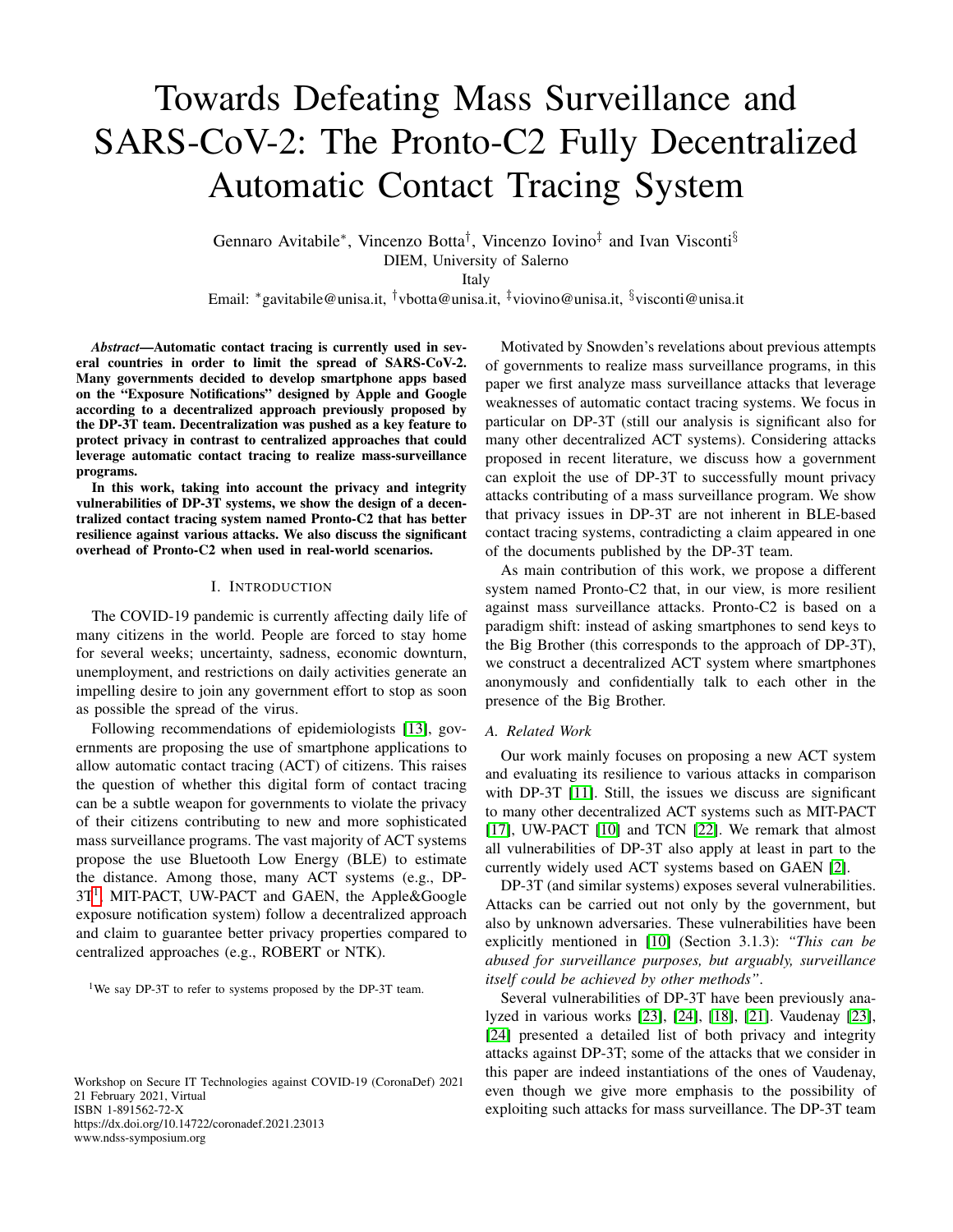reacted to Vaudenay's work by presenting a public response to his attacks [\[12\]](#page-7-10) that does not object on their applicability, and mainly tries to convey the message that those attacks are hard to mount and inherent to any decentralized approach. Our results show that the there can be systems that are resilient to those attacks.

Pietrzak [\[18\]](#page-7-8) proposed solutions and mitigations to replay and relay attacks against DP-3T. In such attacks, one can inject false notifications of at-risk contacts. Furthermore, Pietrzak identified the issue that users of DP-3T can easily provide digital evidence of contacts with infected users. Another way of injecting false notifications is via bribing of the infected users, such an attack was conjectured to be applicable to decentralized systems like DP-3T by Vaudenay [\[24\]](#page-7-7). Avitabile et al. demonstrated several concrete instantiations of such attack with respect to GAEN-based ACT systems [\[4\]](#page-7-11). Tang [\[21\]](#page-7-9) observed that DP-3T may be subject to identification attacks and presented a comprehensive survey on proximity tracing systems. Canetti et al. provided general formalizations of ACT systems [\[8\]](#page-7-12), including one in the Universal Composability framework. According to these formalizations, the DP-3T and GAEN systems lack basic privacy and integrity properties.

There are several works providing practical evidence of the above mentioned vulnerabilities. In [\[20\]](#page-7-13), Seiskari showed a proof-of-concept implementation of Vaudenay's Paparazzi attack [\[23\]](#page-7-6), demonstrating that, in DP-3T, locations visited by infected users during the two weeks prior to their diagnosis can be tracked by any third party (not only the government) that can install a large fleet of BLE-sniffing devices. Notice that such devices can be completely passive (i.e., they do not broadcast an identifier beacon) and therefore not easily detectable. Baumgärtner et al. [\[5\]](#page-7-14) provided empirical evidence for two important risks of the Apple&Google design, namely, as in DP-3T, tracing of infected users and replay/relay attacks.

An alternative approach to the above decentralized systems consists of giving more power to a server. Examples of such more centralized ACT systems are TraceTogether[\[1\]](#page-7-15), adopted in Singapore and ROBERT [\[16\]](#page-7-16) adopted in France. In [\[14\]](#page-7-17) the authors reviewed both centralized and decentralized ACT systems such as DP-3T, NTK, and ROBERT, analyzing the different adversarial models and the corresponding risks.

Finally, some works proposed alternative ACT systems trying to improve integrity. Pinkas and Ronen [\[19\]](#page-7-18), building upon a design similar to DP-3T, proposed a system with an improved resilience to relay attacks and a better verification of risks. Buccafurri et al. proposed an alternative protocol that completely avoids the exchange of identifier over BLE and instead relies on GPS[\[7\]](#page-7-19).

Public-key cryptography. Like Pronto-C2 some systems leveraged public-key cryptography to offer better privacy guarantees. One of such systems is WeTrace<sup>[2](#page-1-0)</sup>[\[9\]](#page-7-20) where public keys are exchanged over the BLE channel. An infected user A uploads messages encrypted with the public keys related

<span id="page-1-0"></span><sup>2</sup>We became aware of WeTrace only few months after first publishing our work on ePrint, informed by Adrienne Fichter.

to close contacts she had. These encrypted messages are independent of the public key A was broadcasting while being in contact with the recipients of the messages. While this might be beneficial for A's privacy, it can make easier to mount attacks generating false notifications of at risk contacts. Indeed, a user B may be alerted consequently to an upload performed by an infected user C who did not come into contact at all with B, but just received B's key trough other means.

Inria published on Github the design of a system named DESIRE [\[15\]](#page-7-21) that uses the Diffie-Hellman protocol for key exchange. After being tested positive, a user uploads data related to the encounters he had during the previous days. Such data is computed by hashing the shared key along with an information depending on which of the two users is creating the report. This guarantees that if two users A and B have been in close proximity, and both of them end up being positive to SARS-CoV-2, they will send two different values to the server, making it impossible for the server itself to infer that A and B have been co-located. Differently from Pronto-C2, the at-risk status for each user is computed on a central server.

## II. FROM DP-3T TO GAEN

BLE allows smartphones physically close to each other to exchange identifiers requiring a low battery consumption. Such communication mechanism avoids GPS technology and thirdparty devices like Wi-Fi routers or base stations of cellular networks. In a BLE-based privacy-preserving ACT system after a short period of time each smartphone replaces the already announced pseudonym with a (seemingly independent) new one. Each smartphone receives pseudonyms sent by others and stores them locally. Therefore, a smartphone will have a database of both the announced and received pseudonyms. The central idea is that whenever a person is detected infected, smartphones that have been physically close to the smartphone of the infected person for a certain amount of time should show an alert to notify the potential at-risk contact. To realize this, the smartphone of the infected person should use the above database to reach out the smartphones that have recently been physically close to it. This communication is achieved through a backend server as follows. First, the smartphone of the infected person will use the above two databases to communicate data to the backend server. The server could run some computations on data received from smartphones of infected citizens. The server will also use collected/computed data to answer pull requests of smartphones that desire to check if there is any notification for them. Intuitively, the above approach guarantees some degree of privacy through the unlinkability of the pseudonyms. Nevertheless, the risk that such systems can be abused to violate privacy remains a major concern and can affect their adoption.

An important point of the design of a BLE-based ACT system is the generation of pseudonyms used by smartphones. Two major approaches have been proposed so far. In a centralized approach pseudonyms are generated by the server. Each smartphone, during the setup of the ACT smartphone application, connects to the server and receives its pseudonyms.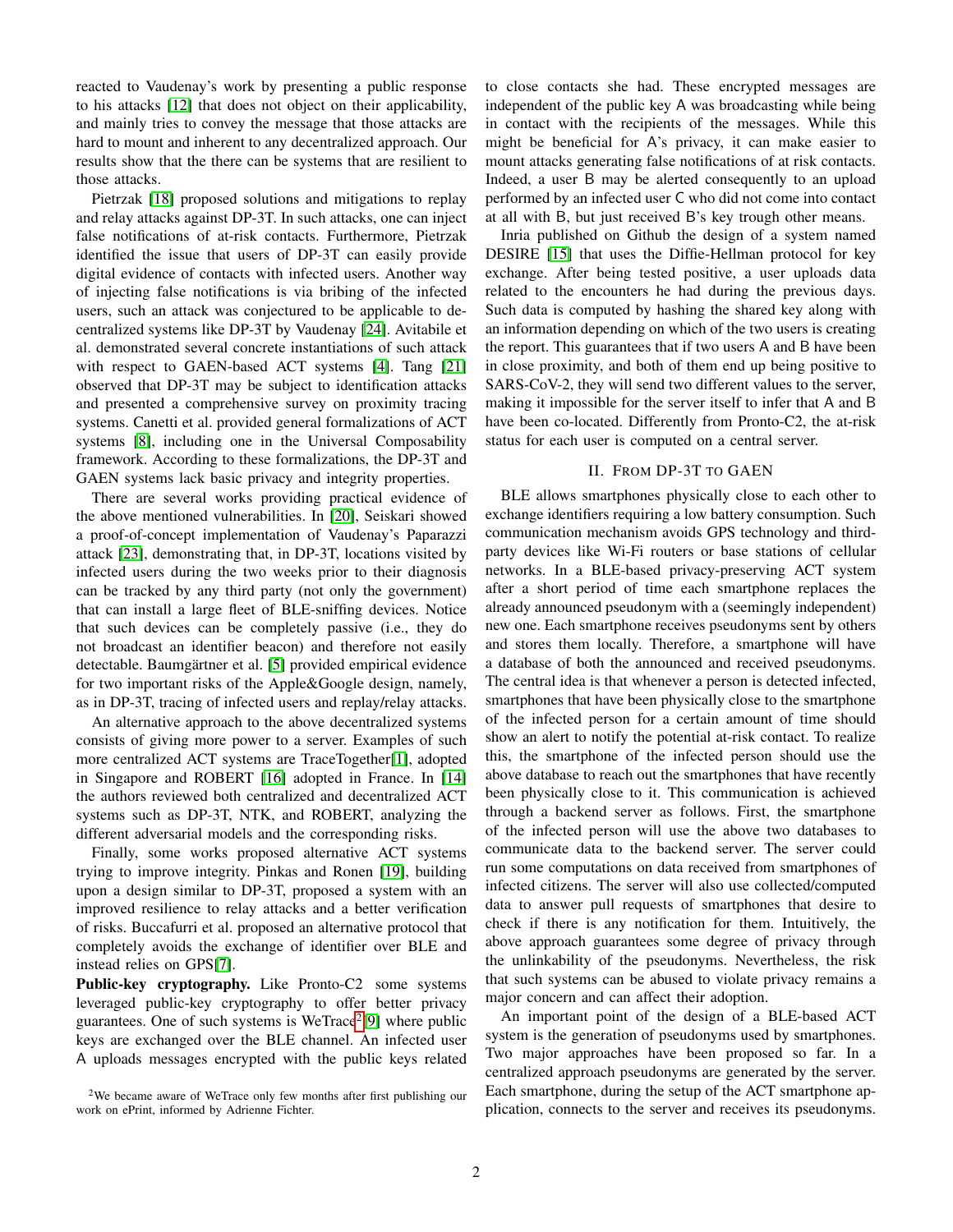Therefore the server knows all the pseudonyms honestly used in the system. This is pretty obviously a clear open door to mass surveillance. Such dangers are discussed in [\[11\]](#page-7-1). The decentralized approach breaks the obvious linkability of pseudonyms belonging to the same smartphone by letting the smartphone itself generate such pseudonyms.

One can trivially realize a decentralized BLE-based ACT system giving to the server the role of proxy that forwards to non-infected persons the pseudonyms of the infected indi-viduals who decide to upload their pseudonyms<sup>[3](#page-2-0)</sup> after being detected infected. Therefore, everyone, including the server, learns directly pseudonyms that have been used during the previous days by recently infected persons. On the other hand, the pseudonyms generated by smartphones belonging to non-infected persons are not uploaded to the server and remain visible only to whoever was physically close to those smartphones. Such decentralized systems seemingly have a potential to offer better privacy protection compared to known systems that use the centralized approach.

It is truly problematic to realize BLE-based privacypreserving smartphone applications that can practically (in the sense of usability, battery consumption, and so on) work on (almost) all currently used BLE smartphones, unless some flexibility is allowed by Apple&Google through updates of iOS and Android. To this regard, Apple&Google have released updates of iOS and Android providing an application program interface for exposure notification (GAEN) [\[2\]](#page-7-5). The access to the API is restricted to specific smartphone apps authorized by Apple&Google (i.e., the apps selected by governments). Sadly, if one would like to implement a usable smartphone application (i.e., an app that runs in the background without battery drain on a very large percentage of the currently available smartphones) that rotates the BLE identifier beacon then it is hard to avoid the use of GAEN and therefore the app must use their approach for pseudonym generation and exposition, inheriting the related limitations/vulnerabilities.

This lack of flexibility generates some interesting consequences. First of all, the centralized approach is hard to implement since it relies on pseudonyms generated by the server and then advertised in the BLE identifier beacon by the smartphone. However, the generation of pseudonyms can only happen inside the smartphone when using GAEN. Such mismatch implies that the decision of Apple&Google makes harder to realize the centralized approach and any other different system (even an alternative decentralized one) that relies on generating BLE identifier beacons in a different way.

# III. PRIVACY ISSUES IN DP-3T PROTOCOLS

Starting with the attacks presented by Vaudenay [\[23\]](#page-7-6), we discuss the privacy issues in DP-3T. In some of the attacks a government through its natural power controls (even partially) the server, the laboratories that detect infections and the national territory to violate privacy, possibly to collect more data, and use them in mass surveillance programs.

<span id="page-2-0"></span><sup>3</sup>The actual information uploaded is a seed that generates the pseudonyms.

A major privacy problem is that in DP-3T (and all analogue systems) one can be traced even when walking alone. Indeed, a passive antenna can detect a pseudonym without transmitting anything (we name this *silent tracing*), and can later on check if it belongs to the list of infected persons. It is easy to link the real identity of an infected person with the pseudonyms she has been using. Such antennas can be installed nearby any place where the citizen can be identified, and this allows to connect pseudonyms to identities. Concretely, the key weakness of DP-3T is that asking smartphone applications to hand over the used keys/pseudonyms to the server is like asking infected citizens to kneel down in front of the Big Brother.

#### IV. A DECENTRALIZED ALTERNATIVE: PRONTO-C2

As main contribution of this work, we present Pronto-C2, a new decentralized privacy-preserving ACT system based on BLE. Pronto-C2 can be implemented through government servers but also can be fully decentralized using blockchain technology. Full decentralization can play an important role in ACT systems since many citizens may prefer to use their smartphones only when systems are transparent and resilient to integrity attacks, in addition to being privacy preserving.

Our decentralized solution relies on a paradigm shift compared to the approach of DP-3T. Indeed, instead of asking infected people to hand over their keys to the Big Brother, we allow citizens to anonymously and confidentially call each other in the presence of the Big Brother.

Diffie and Hellman proposed a key exchange protocol (i.e., the DH protocol) where two parties can establish a secret key  $K$  by just sending one message each on a public channel. In our view, the most natural way to realize a privacy-preserving ACT system consists of having as pseudonym a group element that corresponds to a message in the DH protocol. To actually realize such form of ACT system, one needs to solve the following two main problems.

- Anonymous call: realizing a mechanism that allows an infected party to use  $K$  in order to call the other party in a secure and privacy-preserving way.
- Shortening pseudonyms: making sure that the size of a group element fits the number of available bits in a BLE identifier beacon.

Calling (anonymously) the infected person. We solve the first problem by asking the infected party, after having received a proper authorization from the laboratory that detected the infection, to upload  $K$  along with the authorization to a bulletin board. The bulletin board can be just managed by a server as in DP-3T, but ideally it should be implemented through a decentralized blockchain so that we can decentralize the server, making the entire process transparent and reliable.

When implementing the bulletin board with a blockchain, the verification of the authorization must be performed by a smart contact and thus the check should be accomplished uniquely with public information. For this reason, we suggest the use of digital signatures. To make the upload of  $K$ unlinkable with the real identity of the infected person, we suggest the use of blind signatures. The basic idea is that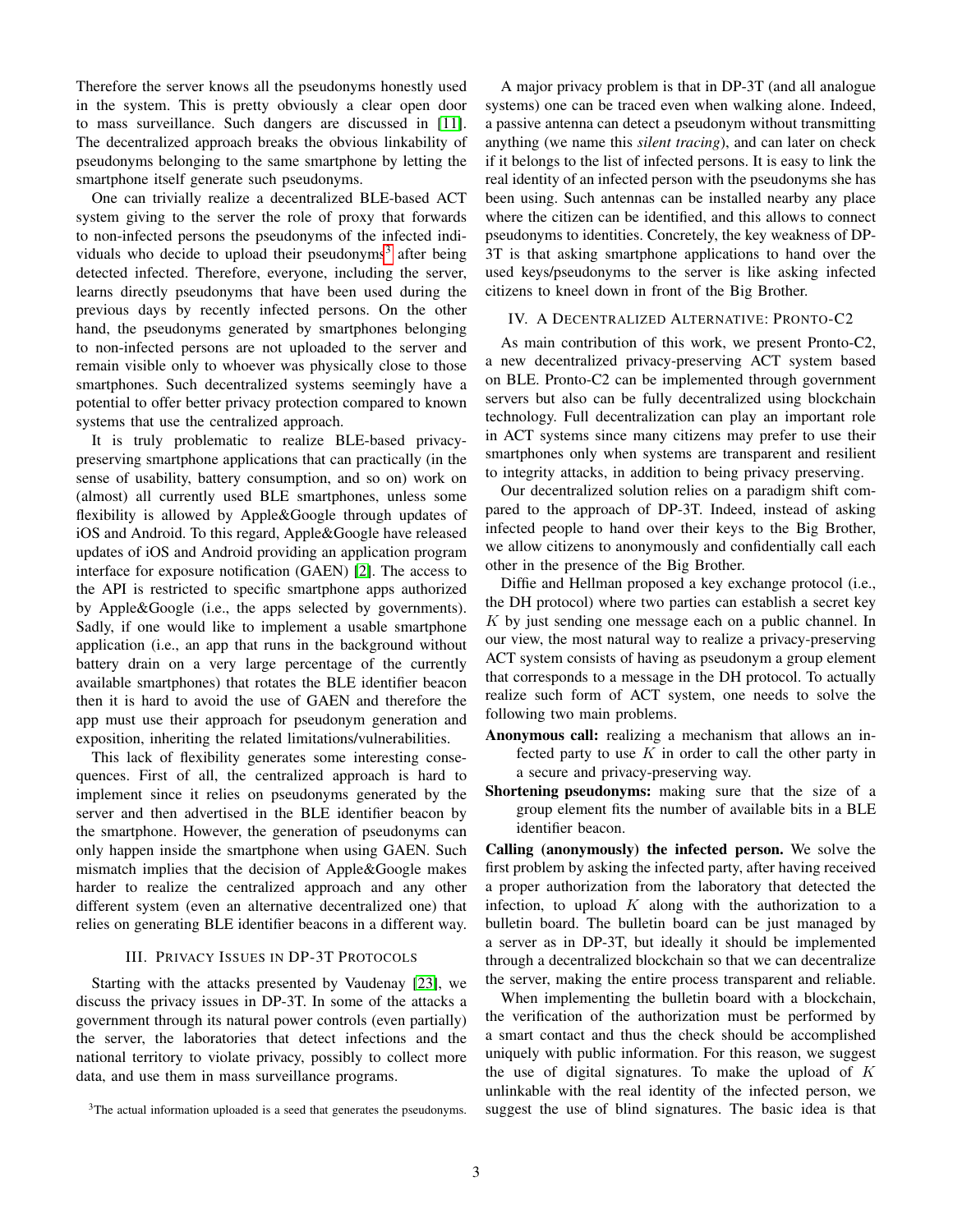laboratories receive from the government some unpredictable activation codes that are then one by one given to infected persons. Then, an infected person connects to a service in order to exchange the authorization code with some blind signatures that will be useful to then upload on the bulletin board data associated to calls. In case of use of a blockchain to implement the bulletin board, this exchange of an authorization code with a blind signature is performed off-chain since the server will use a signature secret key, and thus it cannot be directly implemented by a smart contract.

Notice that the approach of Pronto-C2 is completely different from the one of DP-3T. Indeed, while in DP-3T the pseudonyms of the infected person are broadcast to everyone, we instead ask the infected party to send a message that is understandable uniquely by the party with which she was in close proximity. Therefore,  $K$  is more similar to a phone call where the infected party sends to the answering party the following message:<sup>[4](#page-3-0)</sup> "Hello, it is you that were next to me... and I've just discovered that I'm infected".

Every person that is not infected will connect to the server (or to the blockchain) and will download the recently uploaded keys to search for  $K$  (data don't need to be stored, the search can happen while downloading data). Notice that there is a different key  $K$  to check for every BLE identifier beacon received in the last two weeks that has not been already discovered. This step should be preferably performed while the phone is connected to the charger and to a Wi-Fi network. Moreover, for those cases where the daily amount of data to download is excessive, one could specify target states/regions in the country, so that only a restricted amount of information needs to be managed. In this case, a call would also specify a corresponding state/region. In addition to  $K$ , the infected person can also upload some auxiliary information (e.g., about BLE signal) to improve risk scoring or to share data with epidemiologists.

We remark that avoiding that two smartphones with pseudonyms  $A$  and  $B$  upload the same  $K$  (this would leak some –most likely irrelevant – information), is straightforward: A could just upload  $H(K||A||B)$  while B could just upload  $H(K||B||A)$ , where H is a cryptographic hash function.

Shortening pseudonyms. Current standards suggest to use at least 256 bits for a group element to safely run the DH protocol over elliptic curves. This size, however, exceeds the space available in a BLE identifier beacon. One might think to resolve the issue of the small space in a BLE identifier beacon by just resorting to very short (and therefore in our view too risky in case of mass surveillance attacks) keys or by splitting the information into multiple identifier beacons that rotate quickly. We instead propose a different approach that allows to use many bits for the group element while still remaining with one identifier beacon only. We decouple the group element from the pseudonym precisely like in operating systems a large amount of data is represented by a pointer. Recall that a

value announced in a BLE identifier beacon should last only for a few minutes, to then be replaced by a new one. The smartphone will periodically generate new independent group elements for DH and will keep them locally. Since they are too large to be sent in BLE identifier beacons, the smartphone will upload them to a bulletin board. Again, our design is flexible and the bulletin board can be maintained by a server or alternatively be implemented with a blockchain. Notice that this generation of group elements is done only once in a while, and therefore can typically be performed when the smartphone is on charge and is connected to a Wi-Fi network.

Silent tracing. Pronto-C<sub>2</sub> is clearly secure with respect to silent tracing. In fact, it is based on virtual anonymous calls originated from a recently detected infected person, and addressed to whoever has been in close proximity with her. Indeed, when a person walks alone and passes by a silent tracing device, the sole transmission of the pseudonym used in that moment by the smartphone does not allow to understand if later on that person is infected. In fact, there will be no key  $K$  that can be found in the list of virtual anonymous calls.

Shameless tracing. A government can also try to trace citizens by having on its territory many devices that behave as smartphones, therefore announcing pseudonyms with the hope of receiving a call or making calls in order to infer some information on the locations and identities of the citizens. It goes without saying that such attack is easier to detect compared to silent tracing. Indeed, the smartphone application could easily inform the owner at any time on the number of BLE identifier beacons that are currently received. Therefore, there is more room for citizens to realize the existence of malicious devices and ask police to destroy them and to identify the criminals that were trying to abuse the ACT system. Any government that would like to save its reputation convincing citizens to still use the smartphone application should take severe actions against such criminals. Obviously, if there is no prompt reaction of the government then citizens will feel that some attempts of mass surveillance are in progress and will simply switch off the smartphone application.

Pronto-C2 is secure against shameless tracing. Indeed, even though with shameless tracing the attacker will receive calls from an infected user, the calls are not linkable and the infected citizen remains hidden among all other infected citizens.

Side-channel attacks. As in all ACT systems, users could be de-anonymized through the IP address when connecting to servers. Moreover, when uploading a batch of group elements some attention should be paid so that they are not linkable. We therefore suggest the use of artificial delays and uploads of bogus data with the only purpose to confuse and make harder to achieve any profiling attempt. Furthermore, we suggest also a simple solution to mitigate such linkability problems which consists of allowing each user to select her own favorite mixer. Such mixer can be selected among several options that can belong to heterogeneous entities (e.g., political parties, large organizations defending civil rights). By doing so, users could pick their favorite options to protect their IP addresses when uploading their pseudonyms and their anonymous calls

<span id="page-3-0"></span><sup>&</sup>lt;sup>4</sup>"Pronto" stays for "Hello" and C2 pronounced in English stands for "it is you" in Neapolitan language, as in the title of a song by Nino D'Angelo.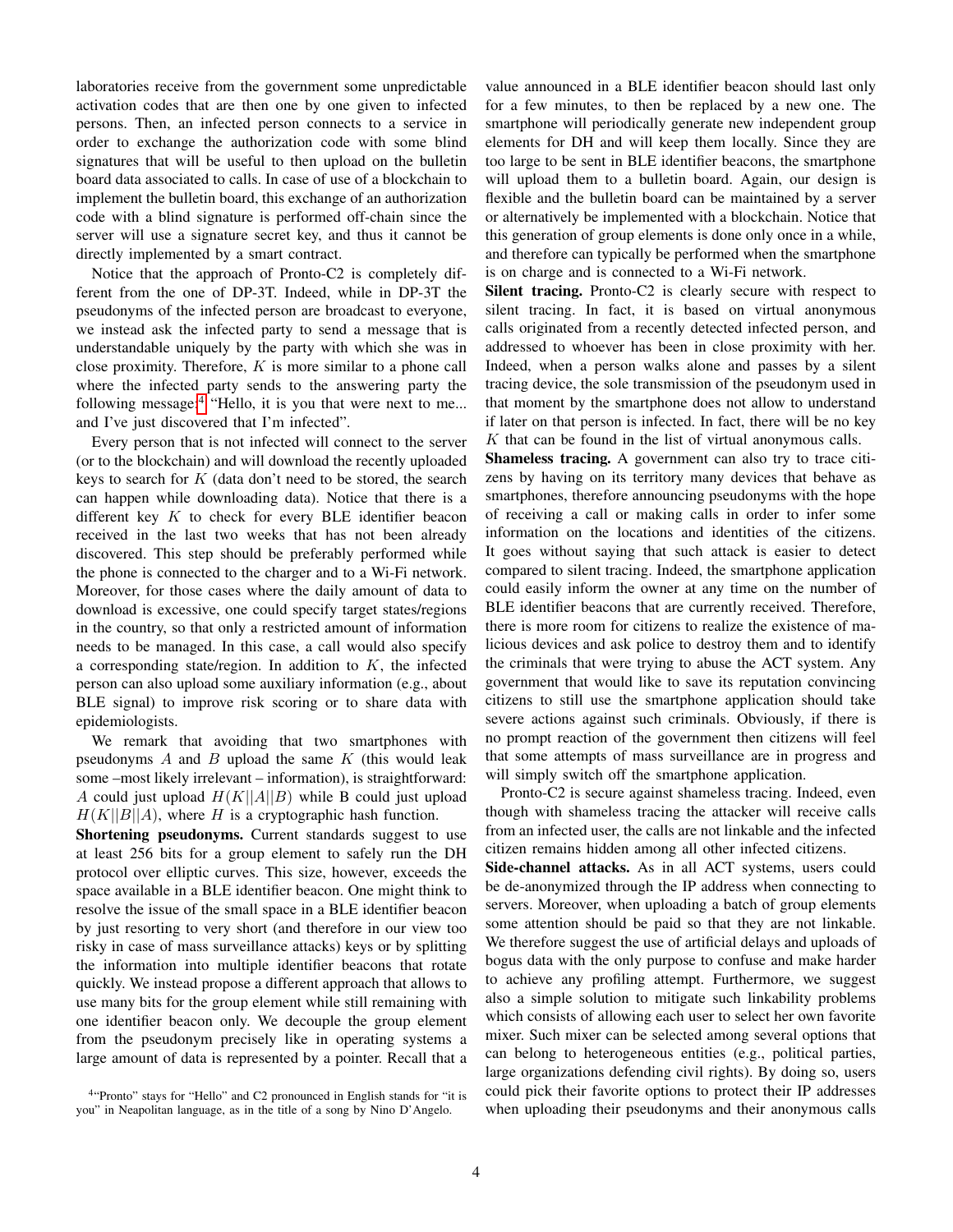to the bulletin board. Moreover, the user can send batches of pseudonyms and calls since they will be mixed by the mixer that will also apply some artificial delays and dummy traffic, thus guaranteeing some level of unlinkability. We give a more detailed description of this idea in Section [V.](#page-4-0) We stress that ACT systems currently deployed are at least in part affected by such issues and somehow ignore them. Still, we prefer to discuss possible workarounds, even though they obviously introduce extra overhead. DoS attacks can be mitigated with standard approaches (e.g., CAPTCHAs, proofs of work, anonymous tokens).

Remark on the "Paparazzi" attack of [\[23\]](#page-7-6) and the DP-3T answer [\[12\]](#page-7-10). Vaudenay in [\[23\]](#page-7-6) showed a privacy attack to DP-3T proposing an antenna that can be used to eavesdrop the identifier beacons sent by smartphones. The DP-3T team answered to [\[23\]](#page-7-6) in [\[12\]](#page-7-10) claiming that "This is a known attack vector inherent to all contact tracing systems, whether centralized or decentralized (SRE, Inherent Risk 1)". Our ACT system Pronto-C2 contradicts this claim. It might be that the DP-3T team was implicitly referring only to systems that follow their decentralized approach. This would imply that Apple&Google provides through GAEN a system that is inherently affected by non-inherent attacks to privacy.

# V. PERFORMANCE OF PRONTO-C2

<span id="page-4-0"></span>In this section we describe how Pronto-C2 could be used in concrete scenarios and analyze its performance. We remark that one should not think that an ACT system must perform well in all possible scenarios in order to be considered. The sole fact that in some countries the performance of an ACT system is good enough makes the system of practical relevance and worthy to study. Pronto-C2 could be a viable solution in some countries, but it might not be efficient enough in others.

Pronto-C2 involves the following actors: the user U, who runs the smartphone application; the server Server, that manages the bulletin board; the medical laboratory HA; the authentication service AuthService.

There is a risk that U is subject to linkability/deanonymization attacks due to timings and IP addresses of the TLS connections with Server when uploading or downloading data. Such attacks also affect DP-3T, and in general are applicable to any system if no specific countermeasure is used. One might consider onion routing and mix networks to protect U against such attacks, but the impact on performance remains unclear. In order to give a fair description of a practical realization of Pronto-C2, we do not ignore this issue and we therefore include here a mitigation based on mixers. We will consider a setting where U can freely select a mixer MixServer that she trusts, and mixers do not need to be approved by the government, they can be spontaneously run by anyone.

Server owns a pair of private and public keys  $(\text{sk}_{Server}, \text{pk}_{Server})$  of a public key encryption scheme (e.g., ElGamal instantiated on the elliptic curve used for the key exchange), the public key of Server is made publicly available at set-up time. Every time U has to send data to Server, U will actually encrypt the data with  $pk_{Server}$  and send the resulting ciphertexts to MixServer. A mixer waits for enough data to be collected, and then performs a mixing and sends them to Server. In addition, MixServer can also download all data from Server so that U can use MixServer also to retrieve anonymous calls and ephemeral keys.

There can be several heterogeneous mixers available, provided by large institutions like no-profit organizations, political parties, national/state/local governments, as well as several smaller mixers that can serve a district, a school, a group of friends/relatives. U will obviously choose the one that he trusts more in performing properly the service with a sufficiently large amount of collected data and without abusing it. It remains possible for a user to ignore this suggestion and to use some proper delays and then sending the encrypted data directly to Server through onion routing and/or relying on the partial hiding provided by mobile operators and public Wi-Fi networks (somehow they can also be seen as light forms of mixers). We will continue our discussion considering the case of a citizen using a mixer that she trusts.

Server works as a bulletin board, so all data ever received by Server are made publicly available after being decrypted. HA is the laboratory that perform the SARS-CoV-2 tests. If a user U gets tested positive, HA hands U an authorization code Code. AuthService is the service in charge of authorizing users to upload anonymous calls to the bulletin board. It can also be useful to issue credentials to upload ephemeral keys to the bulletin board, in order to mitigate DoS attacks.

Each user U executes the following operations preferably when the smartphone is connected to a battery charger, and preferably having Internet access via Wi-Fi<sup>[5](#page-4-1)</sup>:

- U generates a set of 96 ephemeral and secret keys to be used for the next day (there is a rotation every 15 minutes).
- U connects to AuthService to prove to be a legitimate user of the system needing to announce new pseudonyms. With this connection, U obtains 96 blind signatures of the generated ephemeral keys. This step is needed to avoid DoS attacks on the bulletin board.
- U uploads the ephemeral keys to the bulletin board. U encrypts the 96 ephemeral keys, along with the related unblinded signatures, and sends the resulting ciphertexts to MixServer that, after having collected a sufficiently large amount of data, mixes and sends them to Server who will eventually decrypt and publish them. U will obtain the addresses of his ephemeral keys by querying Server with the first  $l$  bits (the value of  $l$  will be discussed later) of each key. Server will return, for each query, all the ephemeral keys that match these bits, along with the addresses of such keys. U will store the addresses of his ephemeral keys and will broadcast them during the following day. By doing so, U is able to efficiently retrieve his addresses while hiding the link between them to Server since each query corresponds to a fairly large

<span id="page-4-1"></span><sup>5</sup>We implicitly assume that all TCP/IP connections use TLS.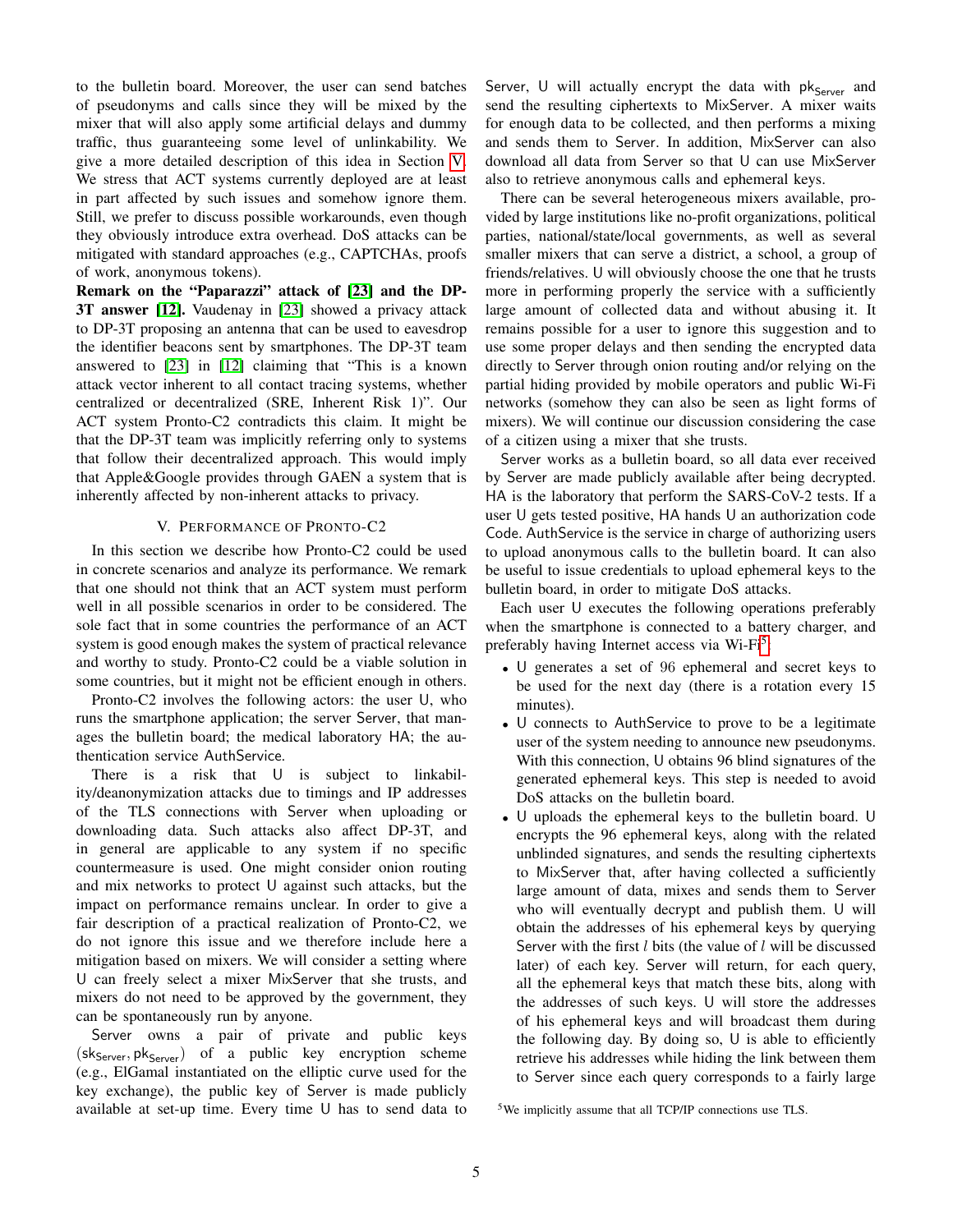set of ephemeral keys. To add more noise, dummy queries may also be performed.

- U downloads from Server (this step could also be performed through MixServer that can have a local copy of data available on Server) the ephemeral keys  $\mathsf{Eph}_{\mathsf{U}_i}$  for all addr<sub>i</sub> collected during the day by querying Server (or MixServer) with the first  $l$  bits of each address collected during the day. For each query, U will receive a set of ephemeral keys and U can select the needed key.
- U downloads from Server (as above this step could also be performed through MixServer) all the calls that have been added to the bulletin board after U performed the last download of the calls (e.g., the previous day). Consequently, U evaluates his contagion risk.
- If U is positive to SARS-CoV-2, U receives Code from HA who delivered him the diagnosis.
- The infected user U computes the anonymous call for each ephemeral key received, optionally excluding the ones encountered at a specific time or date, and connects to AuthService to obtain a blind signature for each call. This is done by asking AuthService to sign one call at a time. Notice that the government knows the identities of infected citizens, therefore there is no need of special protection in this step.
- The infected user U encrypts the calls along with the unblinded signatures, with  $pk_{Server}$ . Then, U uploads these data via MixServer, as done for the upload of the ephemeral keys. If U feels uncomfortable in giving evidence of being infected to MixServer, U can send dummy encrypted calls on a daily basis (i.e., whenever U uploads new ephemeral keys).

Note that Pronto-C2 will behave exactly as in DP-3T regarding data sent during the day over the BLE channel (e.g., it will send and receive the same amount of data without performing additional computations).

To give an idea of the overall performance, we report an example of a concrete execution in a typical scenario. To analyze the performance, we take into account the memory usage of the smartphone application, the amount of uploaded and downloaded data, and the number of exponentiations the smartphone has to execute. We assume that: each user U has 100 contacts per day on average; there are on average 5000 new infected individuals per day within a single country; U uses a new pseudonym every 15 minutes; the contagion time window is 10 days long; the dummy calls produced by the user are 100 per day on average; there are 5 million users that upload their ephemeral keys each day; we set  $l = 17$ . By doing so the resulting set of ephemeral keys would be of about 3[6](#page-5-0)63 elements on average.  $6$ . In the same scenario, if l is equal to 10, the number of ephemeral keys that is downloaded by each user to compute the anonymous calls is 468750 on average, while, increasing  $l$  to 25 the number of ephemeral

<span id="page-5-0"></span> $6l$  can be chosen dynamically considering the number of ephemeral keys that have been added that day and ensuring that the size of the set of keys allows for an efficient search while providing sufficient privacy.

keys downloaded is 15. In general, the number of downloaded keys is the total number of ephemeral keys published divided by 2 to the number of bits fixed in the prefix. Compared to l equale to 15, in case l is equal to 10 the requests of the user are hidden in a larger number of calls, while in case l is equal to 25 the number of ephemeral keys downloaded by U is smaller and it is easier for an adversary to guess which ephemeral key was searched by U.

Every smartphone has to maintain on the local memory less than 150KB. We did not count the space required by blind signatures since they are sent to MixServer and erased as soon as they are received from AuthService.

By using blind signatures based on RSA [\[6\]](#page-7-22) with a length of 2048 bits for the modulus, the size of downloaded data is about 177MB[7](#page-5-1) . The vast majority of daily downloaded data comes from the anonymous calls needed to evaluate the infection risk and their size is about 153MB, that can be processed as soon as received and deleted immediately after that, without flooding the memory of the smartphone. Downloading 177MB could be expensive in terms of rate plan, therefore we recommend to perform this operation when the smartphone is connected to a Wi-Fi connection. Furthermore, governments, cooperating with mobile operators, could reduce or eliminate such costs. In this way, users who do not have access to a Wi-Fi connection would be able to benefit from the service anyway, obviously limiting the use of MixServer to the steps that are more critical for privacy protection.

The amount of daily uploaded data is less than 350KB if the user is not infected. An infected user uploads also about 250KB daily.

The smartphone computes one exponentiation for each blind signature. In order to get an ElGamal encryption the smartphone computes 2 exponentiations for each 32 bytes of plain-text data.

On daily basis there are about 2000 exponentiations for dummy calls and the total number of exponentiations needed to store all the ephemeral keys is around 1100.

Also there are daily 100 exponentiations to risk of contagion. Therefore, the total number of exponentiations computed on average per day by a smartphone of a non-infected user is below 3500. If the user is tested positive to SARS-CoV-2, the number of additional exponentiations he performs is 10000.

### VI. ATTACKS, ANALYSIS AND COMPARISON

We consider the following attacks.

Paparazzi attack: Adv controls a fleet of passive BLE devices (i.e., they receive messages but do not transmit) placed in locations that are known to him. Adv traces the movements of the infected users during the contagion time window.

This attack is not applicable to Pronto-C2 since different ephemeral keys (i.e., pseudonyms) generated by the same user U are not linkable. Adv could try to track a target infected user U exploiting the calls available on the bulletin board. Since the

<span id="page-5-1"></span> $7$ Even if the amount of downloaded data can seem considerable, it is worth noting that when using a video streaming application (e.g., YouTube), smartphones typically download very large amounts of data.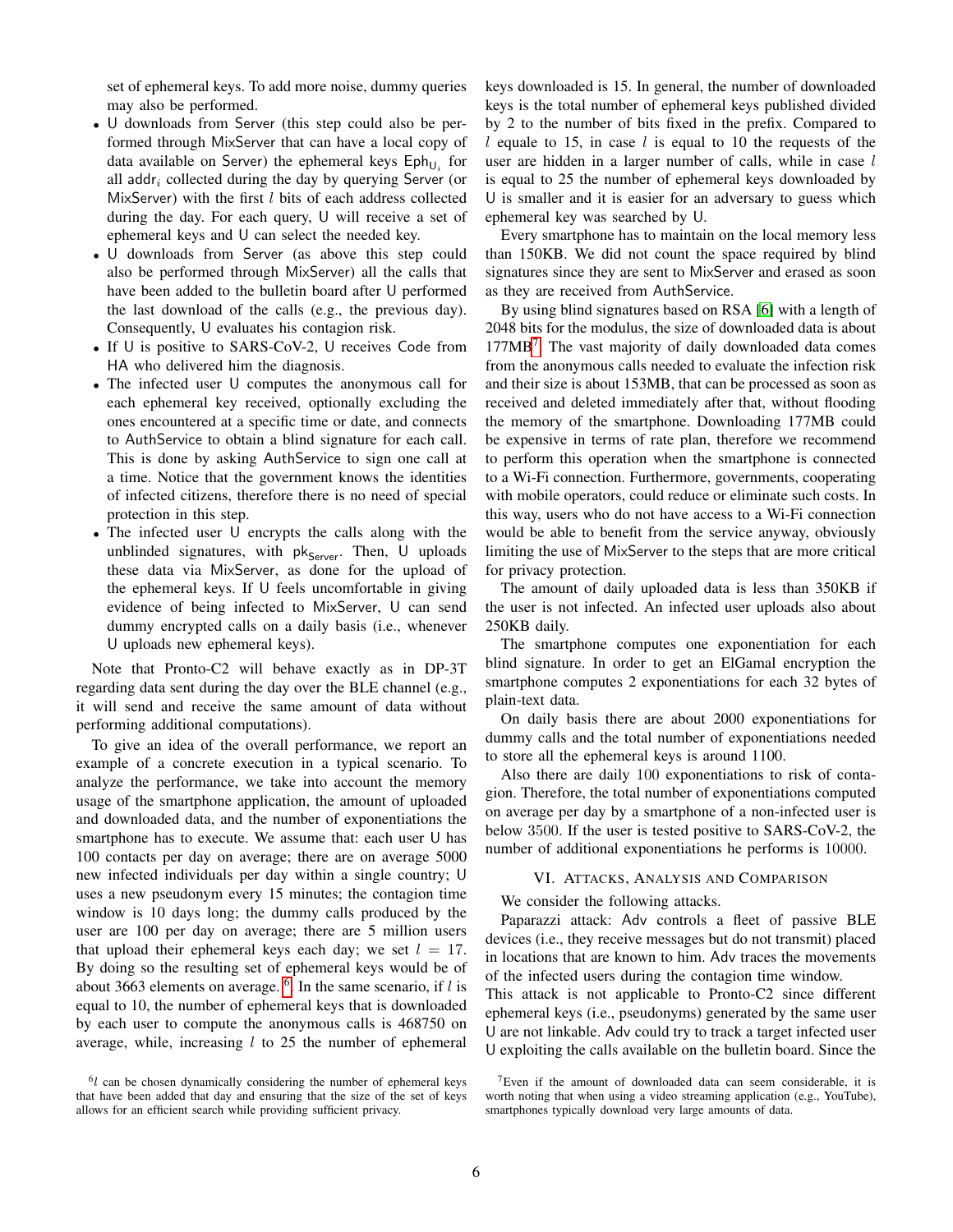devices used by Adv are passive, no calls of U will ever be directed to Adv. The only way for Adv to track U is to extract the ephemeral keys used to generate the calls and associate them to a single user. Since the calls are anonymously sent to Server, Adv fails in linking together the calls of U.

Orwell attack: the attack is analogous to Paparazzi but Adv now also receives all data that is in possession of the Server. This attack is not applicable to Pronto-C2. Assuming that the upload of the calls on the bulletin board is performed through an anonymous channel, in order to link these calls, Adv needs to discover which call was blinded by U before obtaining the corresponding signature from AuthService. This would require Adv to break the blindness property of the blind signature. Even if Adv breaks the blindness of the signature scheme, the additional information received is the set of calls sent to Server by U, but none of them is a call that Adv understands. Indeed, none of the passive devices controlled by Adv is the recipient of a call. Adv would need to take all the pairs of ephemeral keys recorded by each passive device  $D_i$ , and try to compute a call between the two users that owns these two ephemeral keys. If the computed call is equal to a call published by U, then Adv knows that U was located in proximity to  $D_i$ . However, if Adv is able to successfully compute a call starting from two ephemeral identifiers, it is easy to show that Adv can be used to define an adversary breaking the DH assumption.

Matrix attack: Adv is as in the Orwell attack in terms of the information he has access to. On the other hand, Adv's devices can actively send messages over the BLE channel. Adv combines data in his possession with the ability to actively send messages of the contact tracing protocol over the BLE channel in order to trace infected citizens over the contagion time window. Since all the uploaded calls are made unlinkable to each other, thanks to the blindness of the signature scheme and the use of anonymous channels, even if Adv is the recipient of certain calls, Adv is in general unable to link all the calls generated by the same user U. Obviously, there are some inherent leaks in extreme situations like when there is only one new infected person in the area where pseudonyms have been collected by the adversary. Such leaks are seemingly inherent and Pronto-C2 provides the strong resilience against shameless tracing.

Bombolo attack: Adv consists of Server and HA colluding together. When users are tested positive, they upload data to the system. Adv uses such data to compute additional information about infected users beyond the data they reported, such as the number of their contacts and co-location information among other infected users.

Pronto-C2 is vulnerable to this attack. Indeed, the number of calls to AuthService sent by U is clearly exposed. We note that this leak of information can be mitigated through dummy calls. It is important to note that co-location information among infected users is not leaked since two infected users who met each other will upload uncorrelated data.

Brutus attack: this attack allows Adv to link the pseudonyms of a user with his real identity. Adv is colluding with the server and the health authorities and tries to discover the real identity of the users uploading data to the server.

This attack fails with Pronto-C2. The data uploaded by a user U in Pronto-C2 cannot be linked to the real identity of U. Data are uploaded in the following steps:

- 1) when the infected user interacts with AuthService in order to obtain the blind signatures of the calls, and
- 2) when the infected user uploads the calls to Server along with the unblinded signatures.

The first step involves uploading the authorization code Code to AuthService in order to obtain the blind signature of the calls. Since HA knows the real identity of each infected user, it is possible for Adv to link the blind signature requests with an infected person. However, since the upload of the calls is performed through an anonymous channel, Adv cannot link the calls with the signature requests thanks to the blindness property of the signature scheme. This of course hides the identity behind the uploaded data only inside the set of the infected users, which is known to Adv.

Gossip attack: Adv has the same capability as a regular user of the system. The attack is successful if Adv can produce plausible digital evidence of an encounter with an infected user. The lack of resilience to the Gossip attack can be also seen as a potential feature since overwhelmed laboratories could prioritize requests for tests of citizens who can present a reasonable proof of contact with an infected user. At first sight, one could think that a proof of contact with an infected user U can be given by user providing a proof about the calls on the bulletin board. For instance, let A be a user holding a secret key sk<sub>A</sub> corresponding to  $Eph_A$  and let  $Eph_U$  be the ephemeral key of a user U. If A finds a call  $K = H(\mathsf{Eph}_U^{\mathsf{sk}_A}||\mathsf{Eph}_U||\mathsf{Eph}_A)$  on the bulletin board, A could prove that he knows the secret key  $sk_A$  corresponding to  $Eph_A$  and that K is computed as before, thus proving that U made a call to A. However, in Pronto-C2, all the pseudonyms used by the users are made public on the bulletin board. So, even if A was never in contact with U, A could use  $Eph_U$ , that is public on the bulletin board, to compute a call  $K = H(\text{Eph}_{U}^{s\bar{k}_{A}}||\text{Eph}_{U}||\text{Eph}_{A})$  (a call from U to A) and show  $sk_A$  as proof of the fact that such call has been done. Generally, any proof of the fact that U made a call to A is *not* evidence of the fact that U met A since such proof could have been computed by A even if U was never in contact with A. Notice, however, that in the case A is not infected, what we have just described is instead plausible evidence of the fact that U met A: indeed, only infected users can write calls to the bulletin board and U is honest (if U is dishonest, the pair U and A can be seen as a single adversary). For this reason, we say that the attack affects Pronto-C2 minimally in the sense that an attacker A can provide a proof (that, as shown before, is the secret key  $sk_A$ ) of the contact between U and A that convinces a third party B who believes that A is not infected.

Matteotti attack: Adv attempts to produce false alerts by causing non-at-risk users to get notified of a risk. The adversary can collude with the server and the health authorities and place passive BLE devices at locations of his choice.

This attack is not applicable to Pronto-C2. Every call  $K$  stored